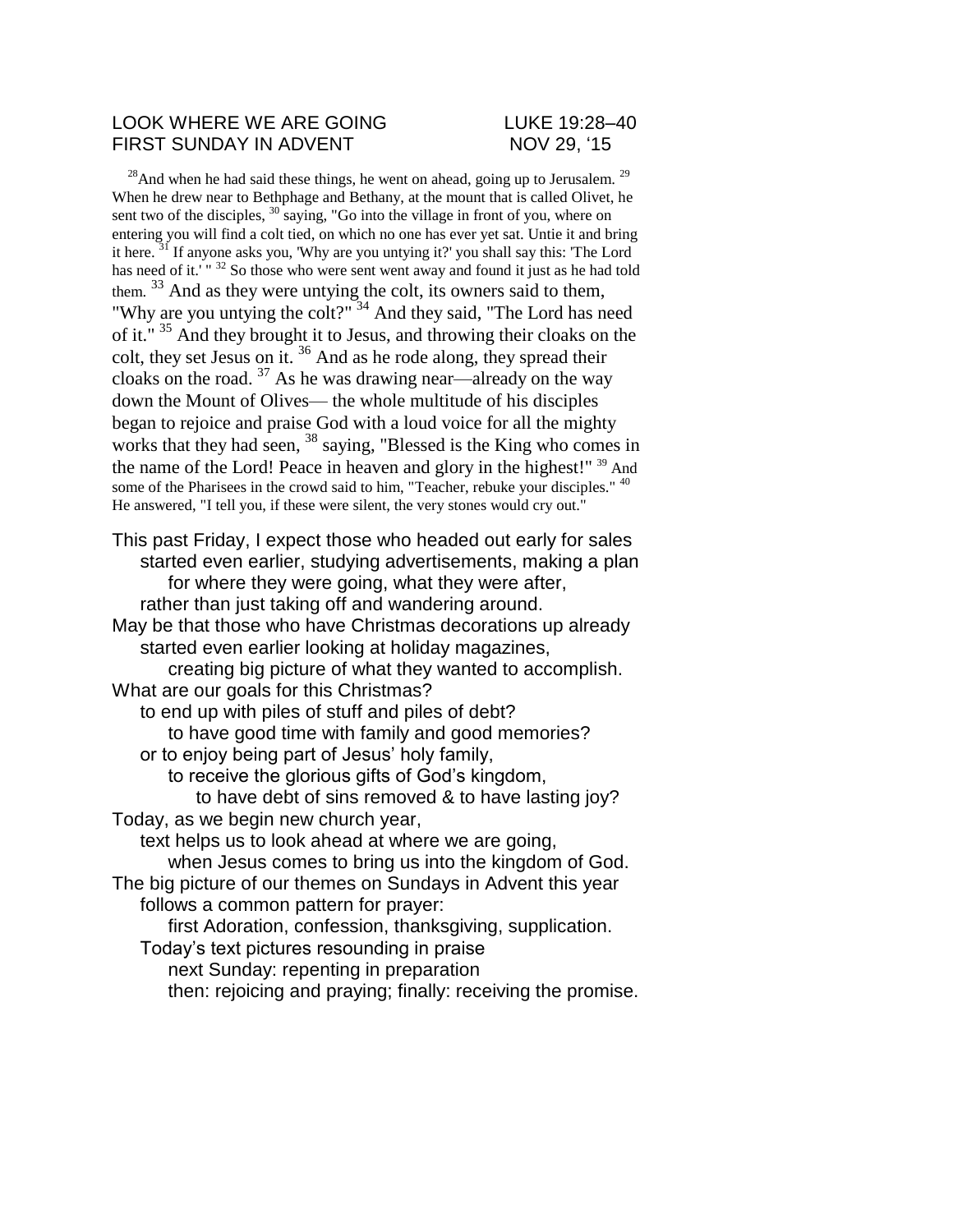Today we rejoice in praise as we look at big picture of how

## JESUS IS GOING TO BE A GLORIOUS KING JESUS IS GOING TO HUMBLE HIMSELF WE ARE GOING TO FOLLOW JESUS TO HEAVEN

## JESUS IS GOING TO BE A GLORIOUS KING

 $^{28}$ And when he had said these things, he went on ahead, going up to Jerusalem. <sup>29</sup> When he drew near to Bethphage and Bethany, at the mount that is called Olivet, he sent two of the disciples,  $^{30}$  saying, "Go into the village in front of you, where on entering you will find a colt tied, on which no one has ever yet sat. Untie it and bring it here. <sup>31</sup> If anyone asks you, 'Why are you untying it?' you shall say this: 'The Lord has need of it.' "<sup>32</sup> So those who were sent went away and found it just as he had told them.  $33$  And as they were untying the colt, its owners said to them, "Why are you untying the colt?"  $34$  And they said, "The Lord has need of it."

In suspense shows, like Mission Impossible,

it is amazing how the lead characters are able to make precise plans and preparations, timed to the second. Somehow they have detailed diagrams of where they go and know exactly how things work.

Jesus demonstrates that kind of knowledge here. He knows exactly where he is going & how to get there. First he knows how to get the colt for this operation.

- Some think it is by of his divine knowledge of everything. I don't think so because during his time of humiliation he didn't use his divine powers to help himself.
	- I think he was just amazingly good at knowing people
		- by paying careful attention. I think he knew owners of colt and what they would do.

Message disciples were sent with was, "Lord has need of it." Why did he need it? Because he was tired of walking?

I think he needed it to fulfill God's prophetic plan,

as when he said of his arrest in Garden of Gethsemane, "The scriptures must be fulfilled in this way."

So, how did he know details of the plan for him as Messiah? Again, some think it was by divine knowledge.

Again, I think it was by paying attention to scripture himself and seeing all the details it gave about his life & death which he pointed out to disciples after resurrection.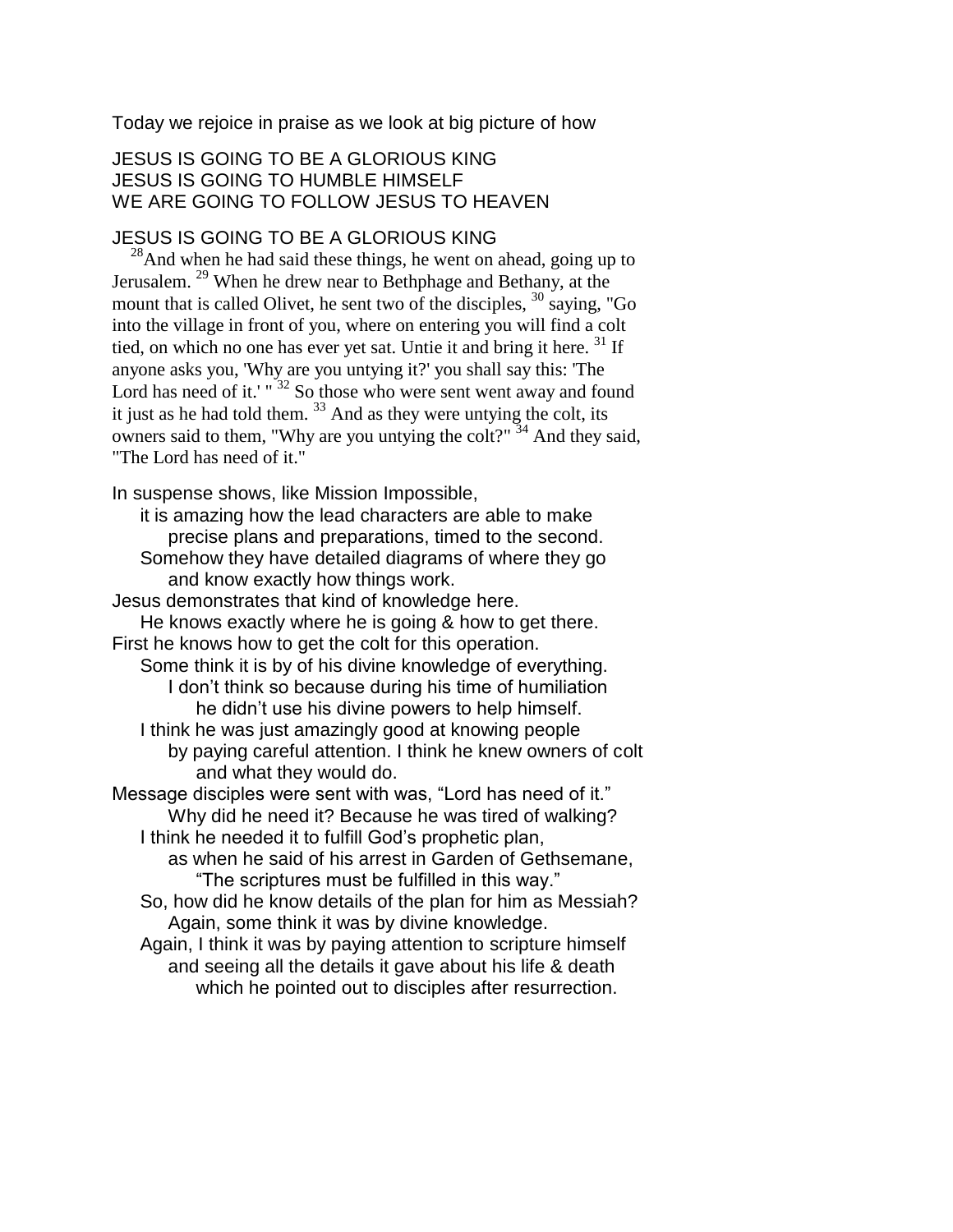One of these details was entering Jerusalem like King Solomon, king of peace who came to coronation riding a donkey. and even detail that animal offered as sacrifice to God was not to have previously been used for other purpose. Another thing that had to happen according to scripture was the praise, so that if disciples & children hadn't done it the stones would have. His creation honors him because The savior reigns…while fields and floods, rocks, hills, and plains repeat the sounding joy. All of this is because he is destined to be king of all. Text begins in v. 28: "When he had said these things…" What he had just said was parable of king giving resources to servants, coming back for judgment. He himself is that king & knew what he was talking about. One sign of this is that what he says has to happen. When he tells disciples to do what would seem to be a fool's errand, they go. When he says the colt will be there, it is. When he says the owners will let it go, they do. Just as shortly before this when he says to dead Lazarus come out of the tomb, he does. And when he says today, "This is my body & my blood," it is. When he says it is for our forgiveness. That's what it does. Others caught on what he was saying, where he was going. Disciples shouted, "Blessed is the king who comes in the name of the Lord." without fully realizing all the implications. The Pharisees had a premonition about the upheaval that would result and said, "Don't go there." But that is exactly where Jesus was going.

# JESUS IS GOING TO HUMBLE HIMSELF

 $35$  And they brought it to Jesus, and throwing their cloaks on the colt, they set Jesus on it.

Other gospels recognize this as fulfilling prophecy about the messiah coming in humility before his exaltation. When I drive, I sometimes take off with general idea of where I am going and end up not taking the best route. In Mankato, you often have to take a round about route.

To go to mall from here, can't just go east on Carlson Dr. Can't just go all way south to Sibley Park on Lor Ray.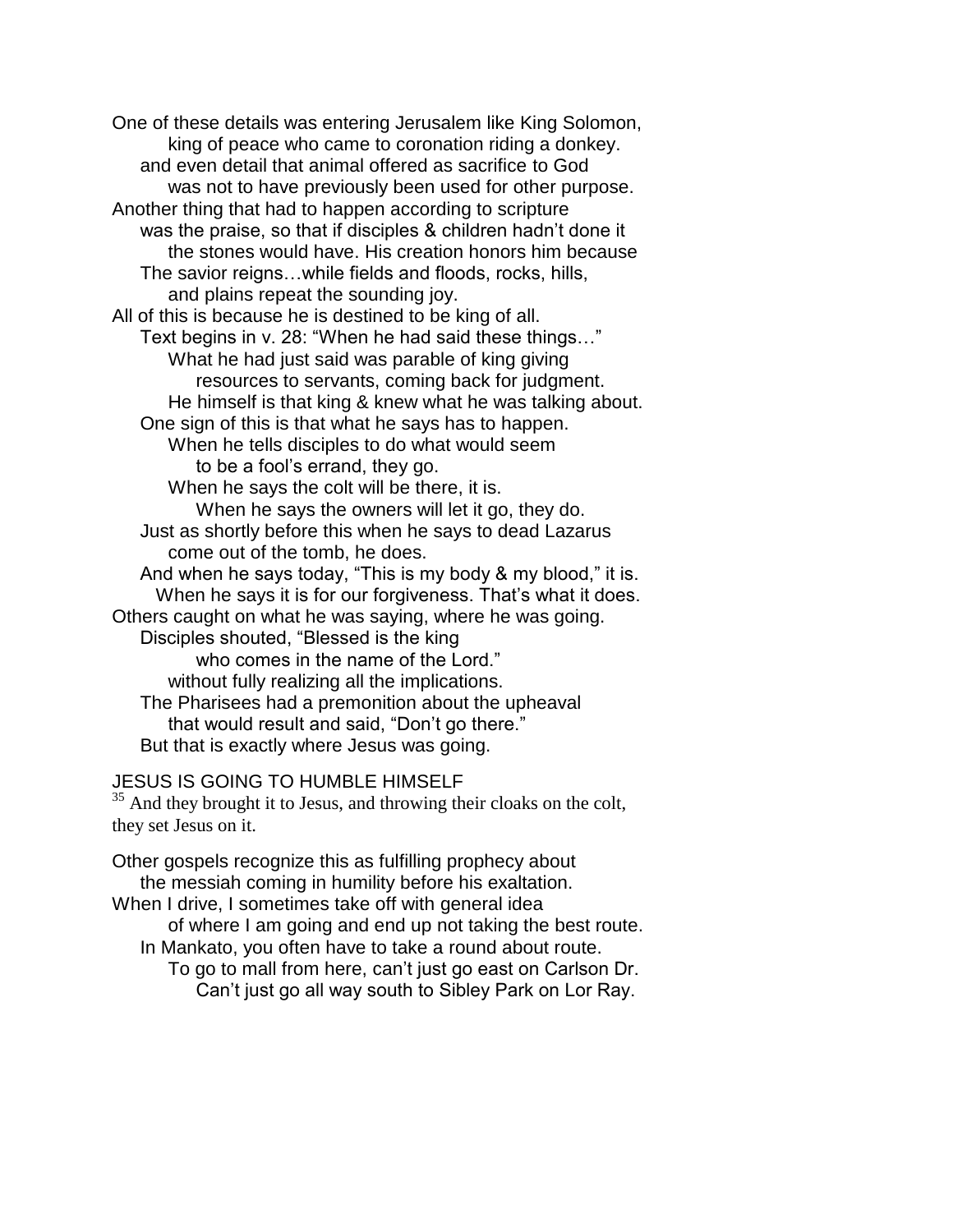Reason is because of the valleys. Going up to Jerusalem is like this. To get to Jerusalem from Bethany on Mouth of Olives, first you have to go down, through Kidron Valley. For Jesus to get to his kingdom, first he had to go down, down as the eternal word became a newborn baby with no memory and no words. down as a weak child and a homeless person. down across the Kidron Valley to Garden of Gethsemane where he fell down on his face in agonizing prayer, falling down while carrying the cross, being taken down dead from cross. down until the one disciples set up on the colt was laid down by them in the tomb. Jesus knew this part of the plan by heart as well. He told disciples in previous chapter: "Everything that is written about the Son of Man by the prophets will be accomplished. For he will be delivered over to the Gentiles and will be mocked and shamefully treated and spit upon. And after flogging him, they will kill him, and on the third day he will rise." In opening a combination lock, you have to go one direction, then back the other in a precise way. Jesus knew the combination, the precise steps, to unlock the chains of sin that bind us and the prison of hell that awaits us and open heaven for us instead. Crowd Jesus was with was going to Jerusalem for Passover, to celebrate how God's delivering his people from death by the blood of a sacrificial lamb. No wonder words they shouted, "Blessed is he who comes in the name of the Lord" are quote from Ps. 118 which was sung at Passover when eating the lamb. No wonder we sing these same words when we eat body of the same lamb with unleavened bread in Communion. Jesus is the Lamb of God who takes away the sins of the world. to free us from slavery to sin that ends in death and welcome us into the eternal banquet of heaven.

WE ARE GOING TO FOLLOW JESUS TO HEAVEN  $37$  As he was drawing near—already on the way down the Mount of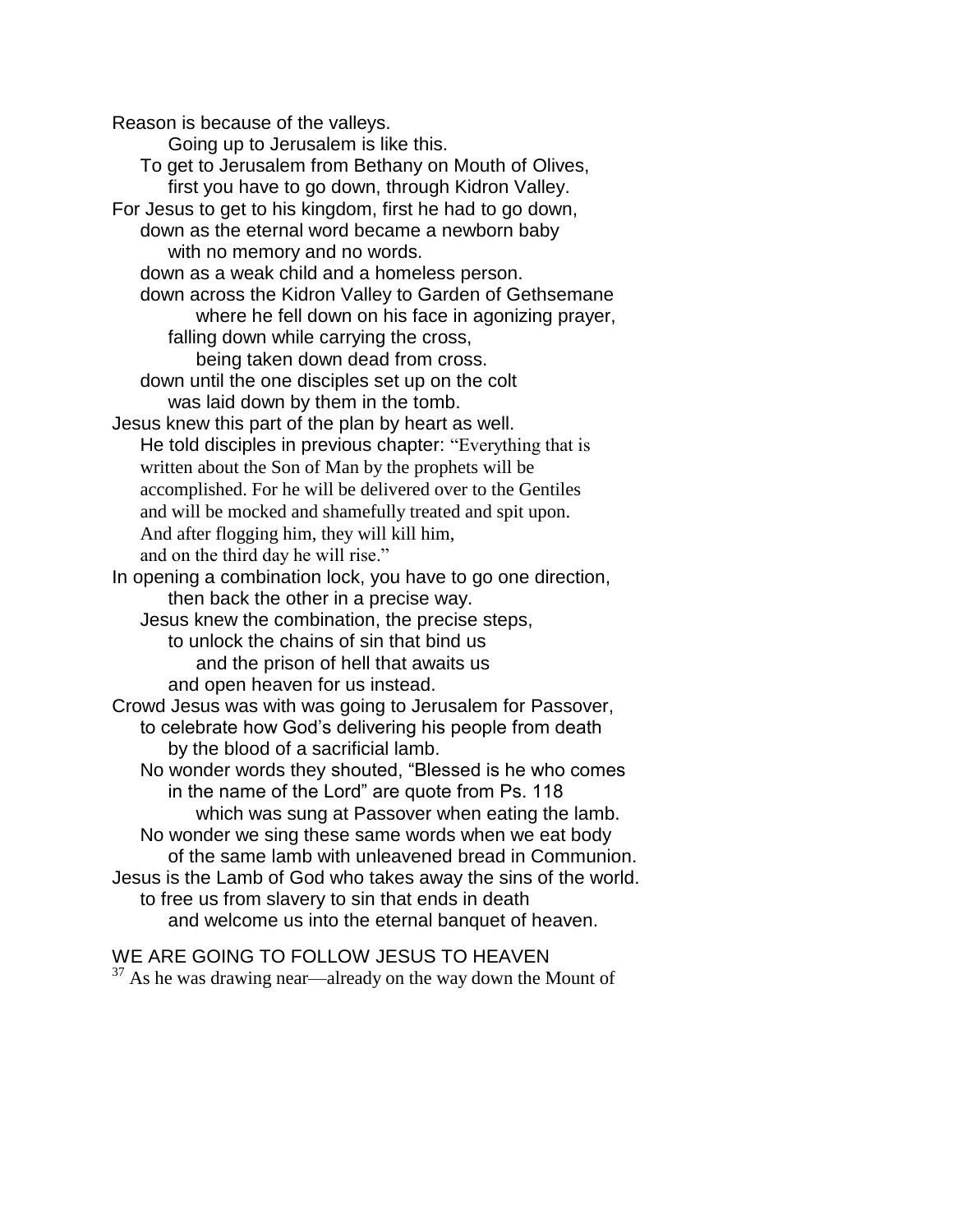Olives— the whole multitude of his disciples began to rejoice and praise God with a loud voice for all the mighty works that they had seen, <sup>38</sup> saying, "Blessed is the King who comes in the name of the Lord! Peace in heaven and glory in the highest!"

Along with these disciples, we are following Jesus into holy city. If you are to follow someone in crowd or on busy streets you need to have clear picture of one you are following and helps to know ahead what route you will take. We are on way to celebrate joy of Jesus' presence at Christmas so today we look where we are going. We are connecting the dots between "Peace in heaven and glory in the highest" in this text and the "Glory to God in the highest, peace on earth" shouted by the angels at Jesus' birth. There can only be glory in the highest for us when we have peace on earth because of peace in heaven, peace between us and God brought by Jesus. We are joyfully following Jesus into the holy city but first follow his humility in repentance of Advent season. We who would be among these disciples accompanying Jesus also find ourselves among those disciples who soon abandoned Jesus in their words & behavior until they were brought back again by the preaching of repentance at Pentecost. For the world, this season is a big game of let's pretend. Let's pretend everything is beautiful & everyone is happy. Let's pretend we can afford all the nice things we want. These paths that seem to go up often end up leading down. The ways in which Jesus leads us in following him often lead down first into humility, obedient service, difficulty, patient endurance, even suffering Neither the delights nor the difficulties of this life will last but we are headed toward God's eternal glory in the highest which can only happen when there is peace in heaven. How can heaven be at peace with a world that ignores God, disregards his will, takes his blessings for granted, turns celebrations of his grace into just another excuse to eat too much, drink too much and spend too much on things that don't last.

It can happen because Jesus the king has come even to us.